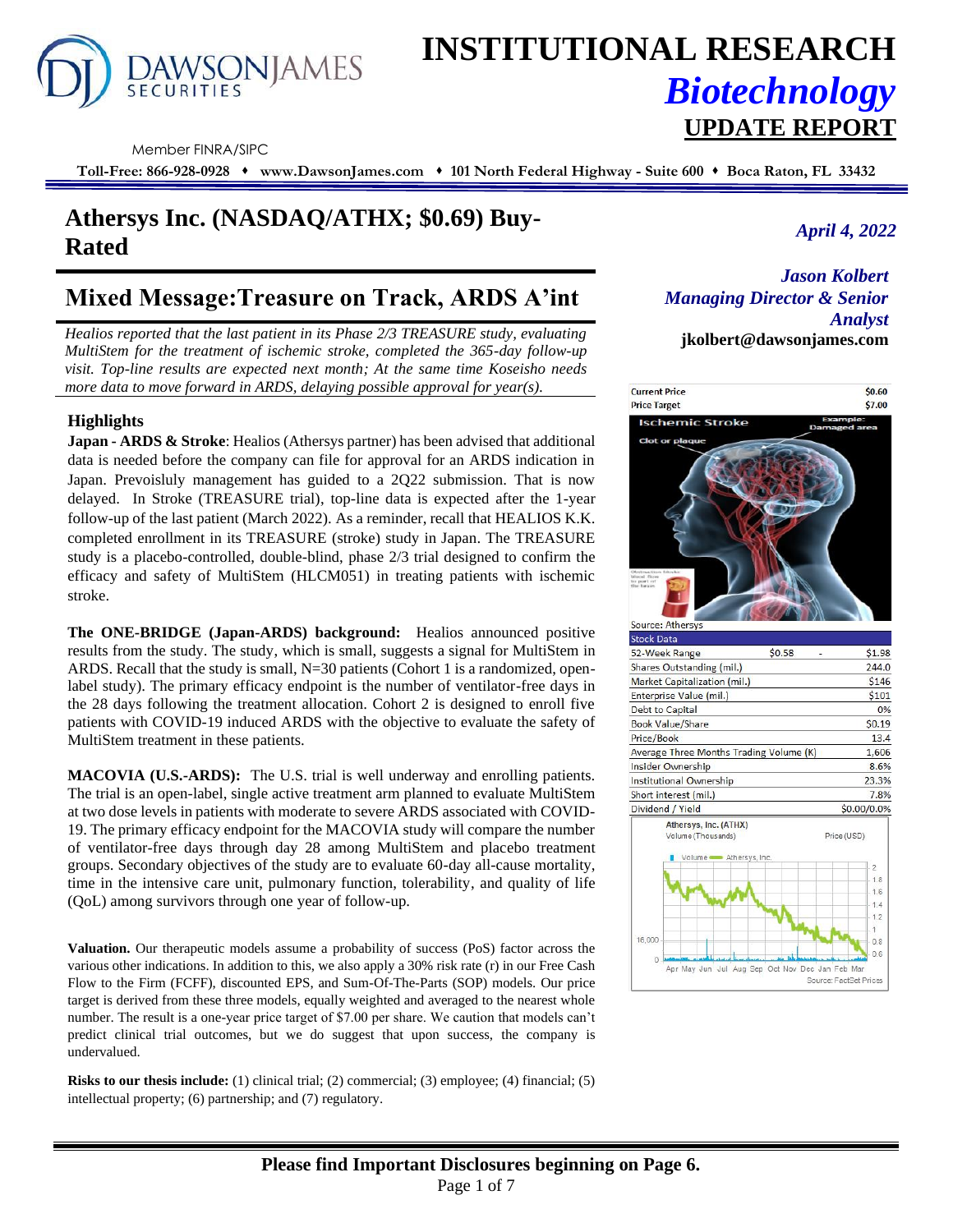

### **Modeling Assumptions**

- 1. The MultiStem program is the main platform for the company, and we view it as the driver of the company's success. We assume Athersys continues developing the MultiStem program in neurological, cardiovascular, and inflammation, and immunological disease areas and that these programs, like the MultiStem platform itself, are prioritized.
- 2. For the stroke (neurological) indication, we model approximately 800,000 stroke patients in the U.S. and 340,000 in Japan, with 87% of those classified as ischemic, growing at a rate of 0.1% annually since 2017. By factoring in mortality risk, cortical stroke prevalence, and the effective therapeutic treatment window, we arrive at an addressable market population.
- 3. Hemorrhagic stroke. Success in ischemic stroke sets the stage for Athersys to develop MultiStem in the small side of the stroke market, Hemorrhagic strokes. Here too, the inflammatory response contributes to additional secondary damage. While the complexities of ischemic stroke are challenging, hemorrhagic can be even more complex and with even fewer options for patients. As such, it makes sense to develop for this indication only after the ischemic market is realized.
- 4. For the ADRS (immune) indication, we model the addressable population based on the NHLI estimate figure of 70 per 100,000 in the U.S., denoting an approximate 230,000 patients in 2017, growing at 3.1% annually.
- 5. For the AMI (cardiovascular) indication, we only model for new heart attacks as we believe they are more likely to be amenable to the trophic and anti-inflammatory effects of MultiStem. We anticipate the annual growth rate and mortality rate quoted by the American Heart Association continue to be high, at 11.1% and 15.5%, respectively, a reflection of the increasing obesity epidemic in the U.S. Considering the lengthy nature of cardiovascular trials, we do not begin to model sales until 2022, and we currently anticipate relatively low (8-10%) peak market penetration as cell therapy is not currently a standard of care in hospitals for treating AMI.
- 6. For the trauma (inflammatory) indication, we model the treatable population based on a reported 2.5 million trauma-related emergency room visits. Approximately 13% of those visits are due to debilitating ailments, leading to hospitalization. The estimation brings us to over 300,000 addressable patients growing at a rate of 3.1% annually.
- 7. For the GVHD (inflammatory) indication, we do not currently assume any revenues in our model, but we show the model as we believe, with additional resources, Athersys may "down the road" re-visit development plans. The population of total U.S. allogeneic stem cell transplants based on 4,265 related and 4,972 unrelated transplants (2017 data) is growing at a rate of 3.1% annually. We estimate 90% of that population to desire prophylactic treatment for GVHD.
- 8. We model a price for MultiStem at \$25,000 initially, growing at 1% per year. Academic literature estimates that therapies such as tPA in stroke should be priced at \$45,800 based on the quality-adjusted life years (QALY) provided to patients. In this instance, should a therapy allow for successful treatment beyond the three- to six-hour therapeutic time window, the literature estimates this therapy should command a higher price. We therefore believe our pricing estimates are conservative, considering our belief in the upside therapeutic potential of MultiStem. We have seen examples of other cell (for example, CAR-T) and gene therapies command prices anywhere between \$100k and \$2.5M; given the blockbuster size of the stroke market, we recognize the therapy must be affordable for the market size.
- 9. But are also relatively in line with other allogeneic cell therapies currently on the market, despite the other allogeneic cell therapies not being approved for the same targeted indications.
- 10. Our sum-of-the-parts model uses the same probabilities as the product models and the same discount rate as the FCFF. We apply a risk factor of 70% for the trauma and AMI clinical programs as they are in earlier stages (neither beyond Phase 2) and have only been tested in a limited number of patients. We anticipate reducing this risk factor should the trials meet our assumptions of producing data in the next year. For royalties and partnerships, we also use 50% because they are dependent on a third party, Healios, and therefore do not provide transparency in terms of timing of cash flows to Athersys. Lastly, the stroke and ARDS indications have a 50% risk factor as a result of the inherent variability associated with stroke and the fact that the current pivotal programs are based on a post-hoc analysis.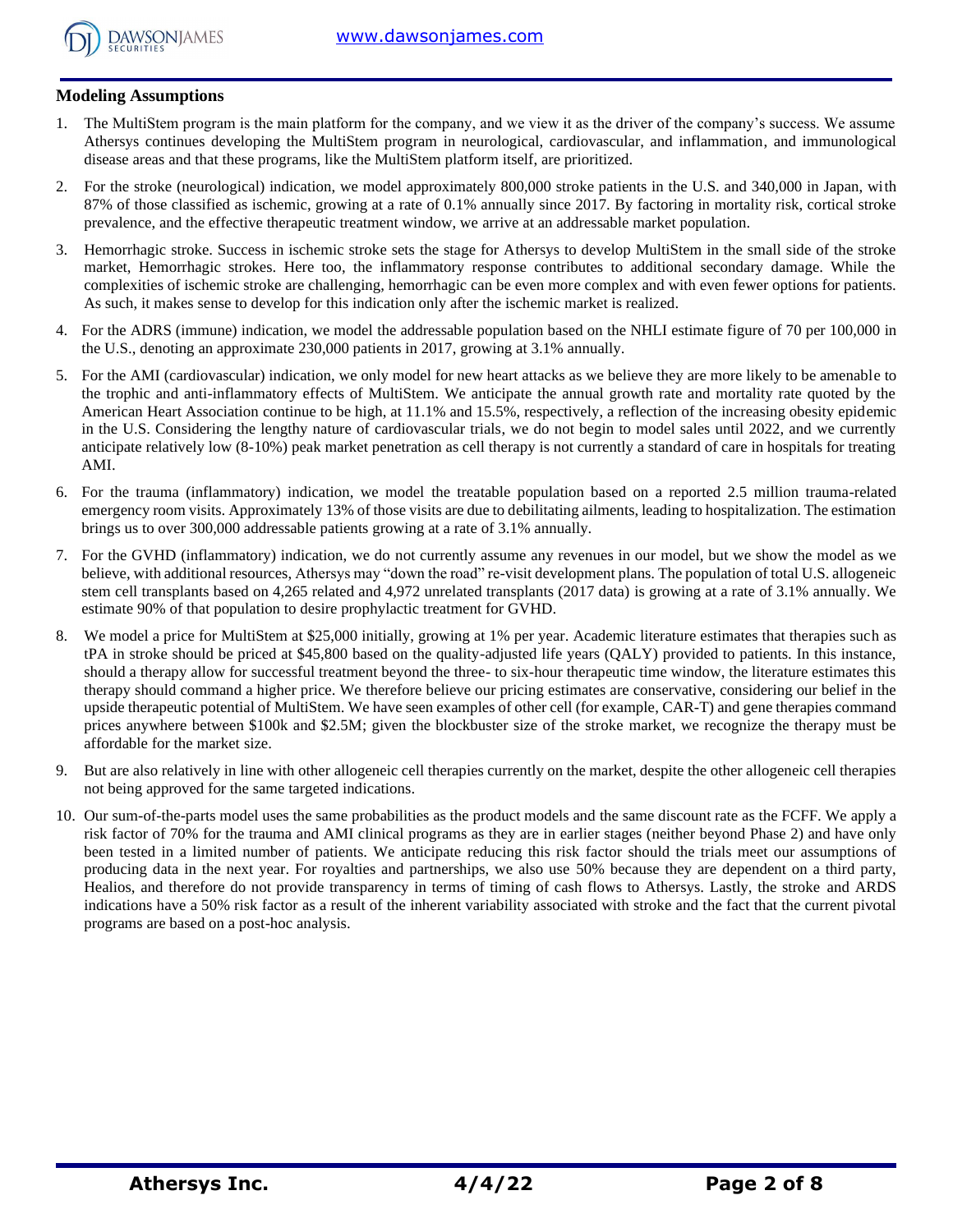

#### **Exhibit 1. MultiStem Ischemic Stroke (U.S.)**

| <b>Ischemic Stroke (U.S.)</b>                 | 2017E   | 2018E                    | 2019E   | 2020E   | 2021E                    | 2022E     | 2023E   | 2024E       | 2025E       | 2026E       | 2027E       | 2028E       | 2029E       | 2030E         |
|-----------------------------------------------|---------|--------------------------|---------|---------|--------------------------|-----------|---------|-------------|-------------|-------------|-------------|-------------|-------------|---------------|
| No. of Annual Strokes                         | 696,000 | 696,696                  | 697.393 | 698,090 | 698.788                  | 699.487   | 700.186 | 700.887     | 701.588     | 702.289     | 702.991     | 703.694     | 704.398     | 705.102       |
| Market Size Growth                            | 0.1%    | 0.1%                     | 0.1%    | 0.1%    | 0.1%                     | 0.1%      | 0.1%    | 0.1%        | 0.1%        | 0.1%        | 0.1%        | 0.1%        | 0.1%        | 0.1%          |
| <b>Associated Mortality</b>                   | 16.3%   | 16.3%                    | 16.3%   | 16.3%   | 16.3%                    | 16.3%     | 16.3%   | 16.3%       | 16.3%       | 16.3%       | 16.3%       | 16.3%       | 16.3%       | 16.3%         |
| <b>Ischemic Strokes Survivors</b>             | 582.552 | 583.135                  | 583.718 | 584.301 | 584.886                  | 585.471   | 586.056 | 586.642     | 587.229     | 587.816     | 588.404     | 588.992     | 589.581     | 590.171       |
| Total cortical ischemic stroke patients (35%) | 203.893 | 204.097                  | 204.301 | 204.505 | 204.710                  | 204.915   | 205.120 | 205.325     | 205.530     | 205.736     | 205.941     | 206,147     | 206.353     | 206,560       |
| Market Share Penetration                      | 0%      | 0%                       | 0%      | 0%      | 0%                       | 5%        | 10%     | 15%         | 20%         | 25%         | 30%         | 35%         | 40%         | 45%           |
| Number of Patients Procedures                 |         | $\overline{\phantom{a}}$ |         | ۰.      | $\overline{\phantom{a}}$ | 29.274    | 58,606  | 87.996      | 117,446     | 146.954     | 176.521     | 206.147     | 235.832     | 265.577       |
| Cost of Therapy                               |         |                          |         |         |                          | \$ 25,000 | 25,000  | 25.000      | 25.000      | 25,000      | 25.000      | 25,000      | 25.000      | 25,000<br>- S |
| <b>Risk Factor</b>                            |         |                          |         |         |                          | 50%       | 50%     | 50%         | 50%         | 50%         | 50%         | 50%         | 50%         | 50%           |
| <b>Total Revenue ('000)</b>                   |         |                          |         |         |                          | \$365.919 | 732.570 | \$1.099.954 | \$1,468,072 | \$1,836,925 | \$2,206,514 | \$2,576,841 | \$2,947,906 | \$3,319,711   |
| $\sim$<br>$\sim$                              |         |                          |         |         |                          |           |         |             |             |             |             |             |             |               |

*Source: Dawson James estimates*

#### **Exhibit 2. MultiStem Ischemic Stroke (Japan)**

| <b>Ischemic Stroke (Japan)</b>                | 2017E   | 2018E   | 2019E                    | 2020E   | 2021E                    | 2022E     | 2023E   |      | 2024E   | 2025E          |      | 2026E     |    | 2027E   |      | 2028E                               |      | 2029E     |            | 2030E   |
|-----------------------------------------------|---------|---------|--------------------------|---------|--------------------------|-----------|---------|------|---------|----------------|------|-----------|----|---------|------|-------------------------------------|------|-----------|------------|---------|
| No. of Annual Strokes                         | 295,800 | 296.096 | 296.392                  | 296.688 | 296.985                  | 297.282   | 297.579 |      | 297.877 | 298.175        |      | 298.473   |    | 298,771 |      | 299,070                             |      | 299.369   |            | 299.669 |
| Market Size Growth                            | 0.1%    | 0.1%    | 0.1%                     | 0.1%    | 0.1%                     | 0.1%      | 0.1%    |      | 0.1%    | 0.1%           |      | 0.1%      |    | 0.1%    |      | 0.1%                                |      | 0.1%      |            | 0.1%    |
| Associated Mortality                          | 16.3%   | 16.3%   | 16.3%                    | 16.3%   | 16.3%                    | 16.3%     | 16.3%   |      | 16.3%   | 16.3%          |      | 16.3%     |    | 16.3%   |      | 16.3%                               |      | 16.3%     |            | 16.3%   |
| <b>Ischemic Strokes Survivors</b>             | 247,585 | 247.832 | 248.080                  | 248.328 | 248,576                  | 248.825   | 249,074 |      | 249,323 | 249,572        |      | 249,822   |    | 250,072 |      | 250,322                             |      | 250,572   |            | 250,823 |
| Total cortical ischemic stroke patients (35%) | 86,655  | 86.741  | 86.828                   | 86.915  | 87.002                   | 87.089    | 87.176  |      | 87.263  | 87.350         |      | 87.438    |    | 87.525  |      | 87.613                              |      | 87.700    |            | 87.788  |
| Market Share Penetration                      | 0%      | 0%      | 0%                       | 0%      | 0%                       | 5%        | 10%     |      | 15%     | 20%            |      | 25%       |    | 30%     |      | 35%                                 |      | 40%       |            | 45%     |
| Number of Patients Procedures                 |         |         | $\overline{\phantom{a}}$ | $\sim$  | $\overline{\phantom{a}}$ | 12,441    | 24.907  |      | 37.398  | 49.914         |      | 62.455    |    | 75.021  |      | 87.613                              |      | 100.229   |            | 112,870 |
| Cost of Therapy                               |         |         |                          |         |                          | \$25.000  | 25,000  | - 55 | 25,000  | 25.000         |      | 25.000    |    | 25,000  | - 55 | 25.000                              | - 55 | 25,000 \$ |            | 25,000  |
| <b>Risk Factor</b>                            |         |         |                          |         |                          | 50%       | 50%     |      | 50%     | 50%            |      | 50%       |    | 50%     |      | 50%                                 |      | 50%       |            | 50%     |
| Japan Annual Sales                            |         |         |                          |         |                          | \$155.516 | 311.342 | - S  | 467.480 | 623.931<br>- 5 |      | 780.693 S |    | 937.769 |      | \$1.095.157 \$1.252.860 \$1.410.877 |      |           |            |         |
| Royalty to Athersys                           |         |         |                          |         |                          | 8%        | 10%     |      | 12%     | 14%            |      | 15%       |    | 15%     |      | 15%                                 |      | 15%       |            | 15%     |
| <b>Total Revenue ('000)</b>                   |         |         |                          |         |                          | \$12.441  | 31.134  | - 5  | 56.098  | 87.350         | - 55 | 117.104   | s. | 140.665 | -S   | 164.274 \$                          |      | 187.929   | \$ 211,632 |         |
| Counse Damas James estimates                  |         |         |                          |         |                          |           |         |      |         |                |      |           |    |         |      |                                     |      |           |            |         |

*Source: Dawson James estimates*

#### **Exhibit 3. MultiStem Hemorrhagic Stroke (U.S.)**

| Hemorrhagic Stroke (U.S.)                                                        | 2017E                    | 2018E  | 2019E  | 2020E                    | 2021E  | 2022E  | 2023E  | 2024E  |      | 2025E   | 2026E   |     | 2027E   | 2028E   | 2029E   |      | 2030E   |
|----------------------------------------------------------------------------------|--------------------------|--------|--------|--------------------------|--------|--------|--------|--------|------|---------|---------|-----|---------|---------|---------|------|---------|
| No. of Annual Hem. Strokes (13% of total)                                        | 90.480                   | 90.570 | 90.661 | 90,752                   | 90,842 | 90,933 | 91.024 | 91.115 |      | 91.206  | 91.298  |     | 91.389  | 91.480  | 91.572  |      | 91,663  |
| Market Size Growth                                                               | 0.1%                     | 0.1%   | 0.1%   | 0.1%                     | 0.1%   | 0.1%   | 0.1%   |        | 0.1% | 0.1%    | 0.1%    |     | 0.1%    | 0.1%    | 0.1%    |      | 0.1%    |
| Associated Mortality                                                             | 30.0%                    | 30.0%  | 30.0%  | 30.0%                    | 30.0%  | 30.0%  | 30.0%  | 30.0%  |      | 30.0%   | 30.0%   |     | 30.0%   | 30.0%   | 30.0%   |      | 30.0%   |
| Hemorrhagic Strokes Survivors                                                    | 63.336                   | 63.399 | 63.463 | 63.526                   | 63.590 | 63.653 | 63.717 | 63.781 |      | 63.844  | 63.908  |     | 63.972  | 64.036  | 64.100  |      | 64.164  |
| <b>Market Share Penetration</b>                                                  | 0%                       | 0%     | 0%     | 0%                       | 0%     | 0%     | 0%     |        | 15%  | 30%     | 50%     |     | 55%     | 60%     | 65%     |      | 70%     |
| Number of Patients Procedures                                                    | $\overline{\phantom{a}}$ |        | . .    | $\overline{\phantom{a}}$ | $\sim$ | $\sim$ |        | 9.567  |      | 19.153  | 31.954  |     | 35,185  | 38.422  | 41.665  |      | 44.915  |
| Cost of Therapy                                                                  |                          |        |        |                          |        |        | 25.000 | 25.000 |      | 25.000  | 25.000  |     | 25.000  | 25.000  | 25,000  | - 55 | 25,000  |
| Risk Factor                                                                      |                          |        |        |                          |        |        | 50%    |        | 50%  | 50%     |         | 50% | 50%     | 50%     | 50%     |      | 50%     |
| <b>Total Revenue ('000)</b>                                                      |                          |        |        |                          |        |        |        | 19.589 |      | 239,417 | 399.427 |     | 439.809 | 480.271 | 520.814 |      | 561.438 |
| $\overline{\phantom{a}}$<br>$\overline{\phantom{a}}$<br>$\overline{\phantom{0}}$ |                          |        |        |                          |        |        |        |        |      |         |         |     |         |         |         |      |         |

*Source: Dawson James estimates*

#### **Exhibit 4. MultiStem Acute Respiratory Distress Syndrome (U.S.)**

| Acute Respiratory Distress Syndrome (U.S.) | 2017E  | 2018E   | 2019E   | 2020E   | 2021E  | 2022E   | 2023E   | 2024E   | 2025E   | 2026E   | 2027E   |         | 2028E | 2029E   | 2030E   |
|--------------------------------------------|--------|---------|---------|---------|--------|---------|---------|---------|---------|---------|---------|---------|-------|---------|---------|
| No. of Annual Cases                        | 228900 | 235.996 | 243.312 | 250.854 | 258.63 | 266,648 | 274.915 | 283.437 | 292.223 | 301.282 | 310.622 | 320.251 |       | 330,179 | 340.415 |
| Market Size Growth                         | 3.1%   | 3.1%    | 3.1%    | 3.1%    | 3.1%   | 3.1%    | 3.1%    | 3.1%    | 3.1%    | 3.1%    | 3.1%    |         | 3.1%  | 3.1%    | 3.1%    |
| Market Share Penetration                   |        |         | 0.0%    | 0.0%    | 0.0%   | 1%      | 2%      | 3%      | 4%      | 5%      | 6%      |         | 7%    | 8%      | 9%      |
| Number of Patients Procedures              |        |         |         |         |        | 2.666   | 5.498   | 8.503   | 1.689   | 15,064  | 18.637  | 22.418  |       | 26.414  | 30.637  |
| Cost of Therapy                            |        |         |         |         |        | 25.000  | 25,000  | 25,000  | 25.000  | 25,000  | 25.000  | 25,000  |       | 25.000  | 25,000  |
| Risk adjustment                            |        |         |         |         |        | 50%     | 50%     | 50%     | 50%     | 50%     | 50%     |         | 50%   | 50%     | 50%     |
| <b>Total Revenue ('000)</b>                |        |         |         |         |        | 33.331  | 68.729  | 06.289  | 146.112 | 188.302 | 232.967 | 280.220 |       | 330.179 | 382.967 |
|                                            |        |         |         |         |        |         |         |         |         |         |         |         |       |         |         |

*Source: Dawson James estimates*

#### **Exhibit 5. MultiStem Acute Myocardial Infarction (U.S.)**

| <b>Acute Myocardial Infarction (U.S.)</b> | 2017E   | 2018E   | 2019E   | 2020E   | 2021E    | 2022E     | 2023E    | 2024E     | 2025E         | 2026E     | 2027E     | 2028E       | 2029E       | 2030E       |
|-------------------------------------------|---------|---------|---------|---------|----------|-----------|----------|-----------|---------------|-----------|-----------|-------------|-------------|-------------|
| No. of Annual Heart Attacks               | 720,000 | 799.920 | 888.71  | 987.358 | .096.955 | .218.717  | .353.994 | 1.504.288 | 1.671.264     | .856.774  | 2.062.876 | 2.291.855   | 2.546.251   | 2.828.885   |
| Market Size Growth                        | 11.1%   | 11.1%   | 1.1%    | $1.1\%$ |          | 1.1%      | 11.1%    | 11.1%     | 11.1%         | 1.1%      | 11.1%     | 11.1%       | 11.1%       | 11.1%       |
| Associated Mortality                      |         |         | 15.5%   | 15.5%   | 15.5%    | 15.5%     | 15.5%    | 15.5%     | 15.5%         | 15.5%     | 15.5%     | 15.5%       | 15.5%       | 15.5%       |
| <b>AMI Survivors</b>                      |         |         | 750.961 | 834.318 | 926.927  | .029.816  | 144.125  | 1.271.123 | 1.412.218     | 1.568.974 | .743.130  | 1.936.618   | 2.151.582   | 2.390.408   |
| Market Share Penetration                  |         |         | 0%      | 0%      | 0%       |           | 2%       | 3%        | 4%            | 5%        | 6%        | 7%          | 8%          | 9%          |
| Number of Patients Procedures             |         |         | $\sim$  | $\sim$  |          | 10.298    | 22,883   | 38.134    | 56.489        | 78.449    | 104.588   | 135.563     | 172.127     | 215.137     |
| Cost of Therapy                           |         |         |         |         |          | \$ 25,000 | 25.000   | 25,000    | 25,000<br>- 5 | 25.000    | 25,000    | 25,000      | 25.000      | 25,000      |
| Risk adjustment                           |         |         |         |         |          | 70%       | 70%      | 70%       | 70%           | 70%       | 70%       | 70%         | 70%         | 70%         |
| <b>Total Revenue ('000)</b>               |         |         |         |         |          | \$77.236  | 171.619  | 286,003   | 423.665       | 588.365   | 784.409   | \$1,016,724 | \$1.290.949 | \$1,613,525 |

*Source: Dawson James estimates*

#### **Exhibit 6. Trauma (U.S.)**

| Trauma (U.S.)                 | 2017E     | 2018E     | 2019E     | 2020E         | 2021E                    | 2022E     | 2023E     | 2024E     | 2025E     | 2026E     | 2027E     | 2028E     | 2029E     | 2030E     |
|-------------------------------|-----------|-----------|-----------|---------------|--------------------------|-----------|-----------|-----------|-----------|-----------|-----------|-----------|-----------|-----------|
| Trauma Prevelance             | 2.500.000 | 2.577.500 | 2.657.403 | 2.739.<br>782 | 2.824.715                | 2.912.281 | 3.002.562 | 3.095.642 | 3.191.606 | 3.290.546 | 3.392.553 | 3.497.722 | 3.606.152 | 3.717.942 |
| Market Size Growth            | 3.1%      | 3.1%      | 3.1%      | 3.1%          | 3.1%                     | 3.1%      | 3.1%      | 3.1%      | 3.1%      | 3.1%      | 3.1%      | 3.1%      | 3.1%      | 3.1%      |
| % of Patients Hospitalized    | 13%       | 13%       | 13%       | 13%           | 13%                      | 13%       | 13%       | 13%       | 13%       | 13%       | 13%       | 13%       | 13%       | 13%       |
| Treatable Population          | 312,500   | 322.188   | 332.175   | 342,473       | 353.089                  | 364.035   | 375,320   | 386.955   | 398.951   | 411.318   | 424.069   | 437.215   | 450.769   | 464.743   |
| Market Share Penetration      |           |           | 0%        | 0%            | 0%                       | 0%        | 1%        | 3%        | 5%        | 7%        | 9%        | 11%       | 13%       | 15%       |
| Number of Patients Procedures |           |           |           |               | $\overline{\phantom{a}}$ |           | 3.753     | 11,609    | 19.948    | 28,792    | 38.166    | 48.094    | 58,600    | 69.711    |
| Cost of Therapy               |           |           |           |               |                          |           | 25.000    | 25.000    | 25,000    | 25,000    | 25,000    | 25.000    | 25,000 \$ | 25.000    |
| Risk adjustment               |           |           |           |               |                          | 70%       | 70%       | 70%       | 70%       | 70%       | 70%       | 70%       | 70%       | 70%       |
| Total Revenue ('000)          |           |           |           |               |                          |           | 28.149    | 87.065    | 149,607   | 215.942   | 286,247   | 360.703   | 439.500   | 522.836   |

*Source: Dawson James estimates*

*Note: Figures presented are estimates.*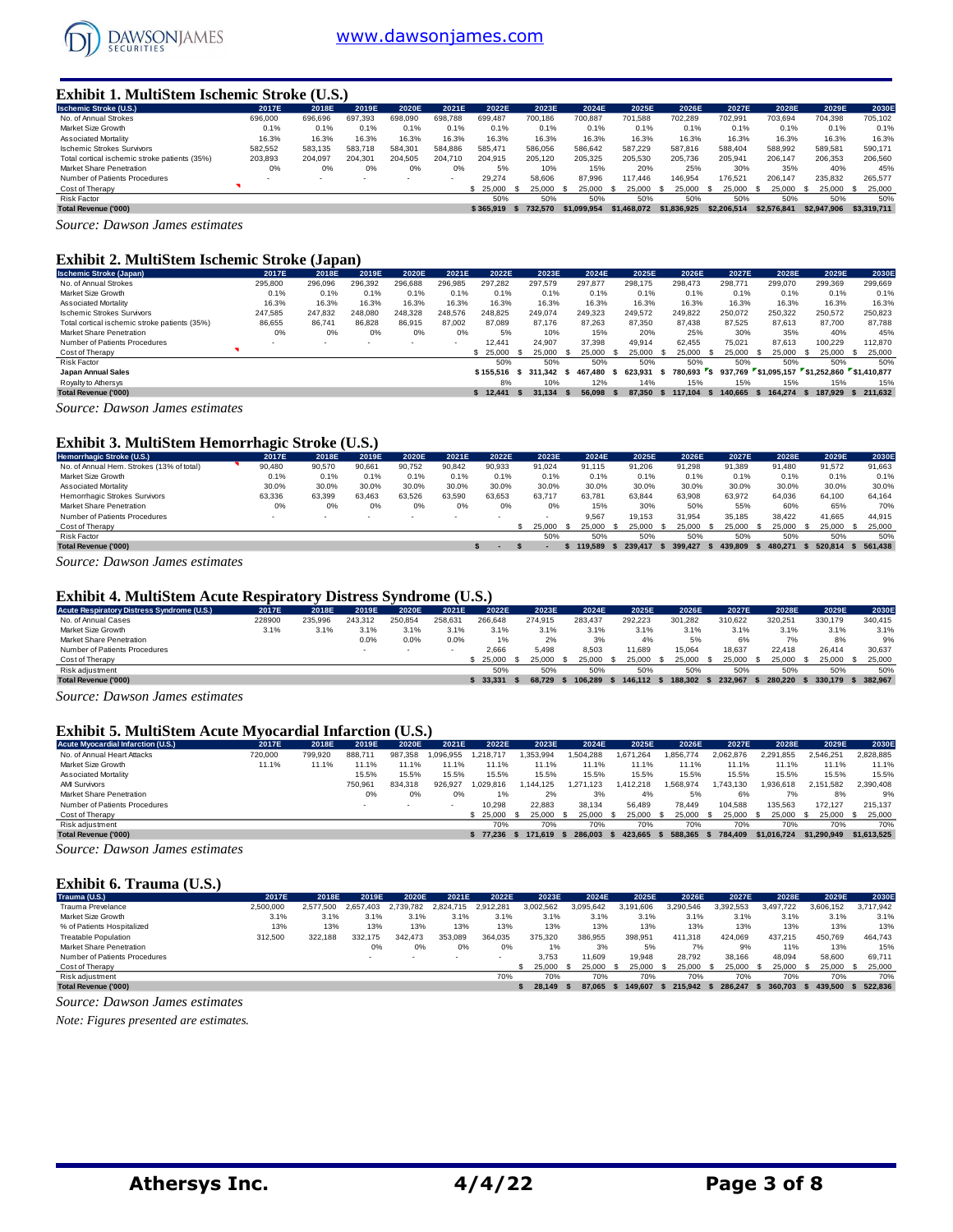

### **Risk Analysis**

**Clinical Risk:** Athersys is an early-stage biotechnology company currently operating with high expenditures and no product revenues. A significant element of the company's valuation is associated with its lead clinical candidate, MultiStem. As such, clinical progress with this stem cell product represents the key risk for the company and shareholders.

**Commercial Risk:** There can be no assurances that the pipeline products will be commercialized, and if they receive regulatory approval, there is a risk that Athersys will not be able to reach the projected market share potential.

**Employee Risk:** Athersys has an experienced management team, which plans to ideally bring MultiStem to market within the next three years. The success of the company may depend on the expertise, abilities, and continued services of its senior officers, sales staff, and key scientific personnel.

**Financial Risk:** Athersys has a high burn rate and is currently not a profitable company. The company might face multiple dilutions in the future to raise capital to fund its operations.

**Intellectual Property Risk:** The company may have to defend its patents and technical know-how, and there can be no assurances that the patents will not be infringed upon or will be held as valid if challenged, and the company may infringe on third parties' patents.

Partnership Risk: The potential benefits from the partnership with Healios are subject to certain milestones, which, if not achieved, may delay commercialization in Japan and fail to provide payments to Athersys.

**Regulatory Risk:** There are no assurances that Athersys's products will be approved in the U.S., Japan, Europe, or other markets.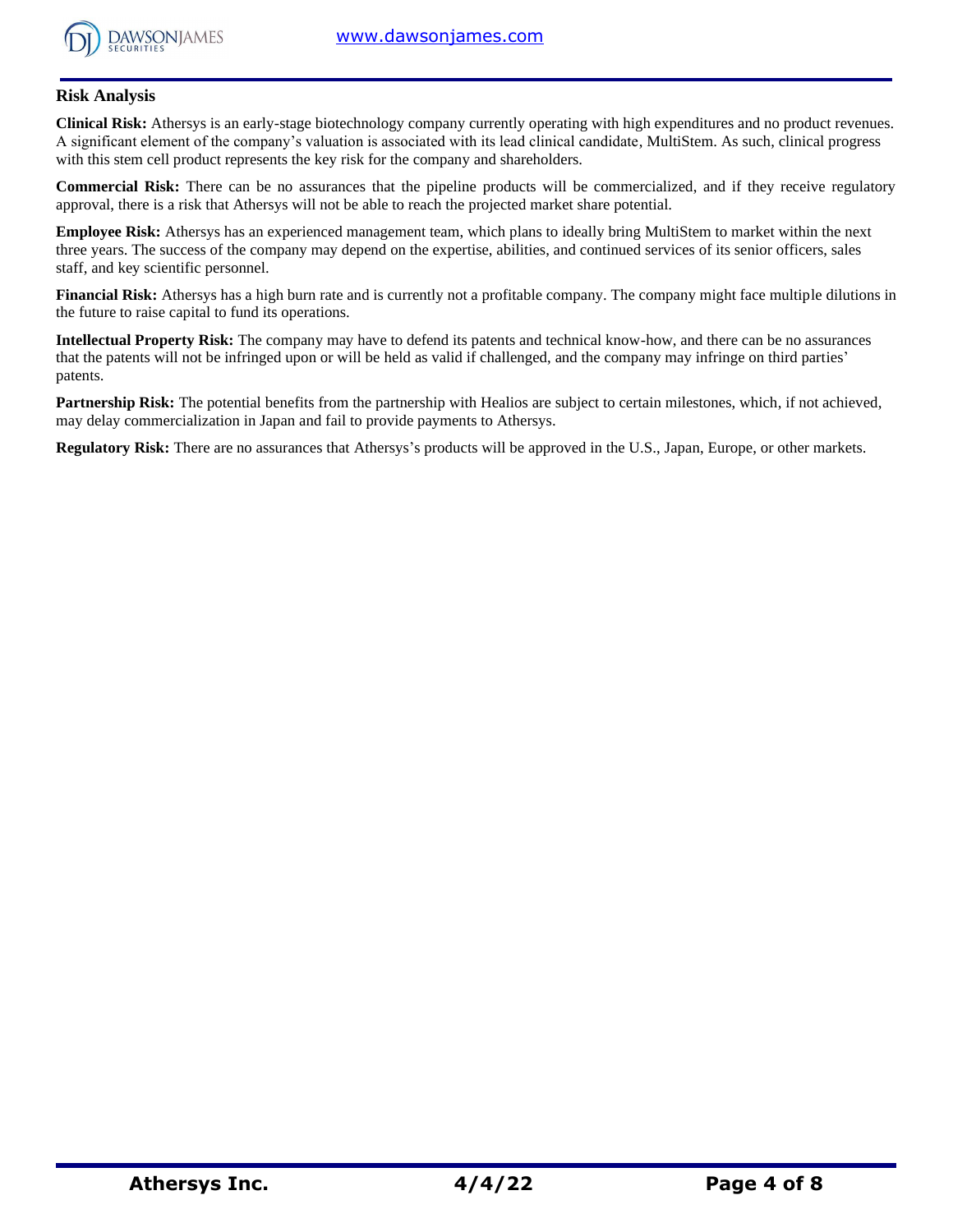

#### **Exhibit 7. Income Statement**

| Athersys, Inc. Income Statement (\$ '000)                                              |                   |                          |                          |                   |                          |                   |                   |                   |                          |                 |                 |                          |                          |                 |                 |                                         |                 |
|----------------------------------------------------------------------------------------|-------------------|--------------------------|--------------------------|-------------------|--------------------------|-------------------|-------------------|-------------------|--------------------------|-----------------|-----------------|--------------------------|--------------------------|-----------------|-----------------|-----------------------------------------|-----------------|
| ATHX: YE Dec. 31                                                                       | 2018A             | 2019A                    | 2020A                    | 1Q21A             | 2Q21A                    | 3Q21A             | 4Q21E             | 2021E             | 2022E                    | 2023E           | 2024E           | 2025E                    | 2026E                    | 2027E           | 2028E           | 2029E                                   | 2030E           |
| Product Revenue (000's)                                                                |                   |                          |                          |                   |                          |                   |                   |                   |                          |                 |                 |                          |                          |                 |                 |                                         |                 |
| MultiStem Ischemic Stroke (U.S.)                                                       |                   |                          |                          |                   |                          |                   |                   |                   | 365,919                  | 732,570         | 1,099,954       | 1,468,072                | .836,925                 | 2,206,514       | 2,576,841       | 2,947,906                               | 3,319,711       |
| % Chg                                                                                  |                   |                          |                          |                   |                          |                   |                   |                   |                          |                 |                 |                          |                          |                 |                 |                                         |                 |
| MultiStem Ischemic Stroke (Japan) - Royalty                                            |                   |                          |                          |                   |                          |                   |                   |                   | 12,44'                   | 31,134          | 56,098          | 87,350                   | 117,104                  | 140,665         | 164,274         | 187,929                                 | 211,632         |
| % Chg                                                                                  |                   |                          |                          |                   |                          |                   |                   |                   |                          |                 |                 |                          |                          |                 |                 |                                         |                 |
| MultiStem Hemorrhagic Stroke (US.)                                                     |                   |                          |                          |                   |                          |                   |                   |                   |                          |                 | 119,589         | 239,417                  | 399,427                  | 439,809         | 480,271         | 520,814                                 | 561,438         |
| % Chg                                                                                  |                   |                          |                          |                   |                          |                   |                   |                   |                          |                 |                 |                          |                          |                 |                 |                                         |                 |
| MultiStem ARDS                                                                         |                   |                          |                          |                   |                          |                   |                   |                   |                          | 34,364          | 70,859          | 109,584                  | 150,641                  | 194,139         | 240,189         | 288,907                                 | 340,415         |
| % Chg                                                                                  |                   |                          |                          |                   |                          |                   |                   |                   |                          |                 |                 |                          |                          |                 |                 |                                         |                 |
| MultiStem AMI                                                                          |                   |                          |                          |                   |                          |                   |                   |                   |                          | 85,809          | 190,668         | 317,749                  | 470,692                  | 653,674         | 871.478         | 1,129,581                               | 1,434,245       |
|                                                                                        |                   |                          |                          |                   |                          |                   |                   |                   |                          |                 |                 |                          |                          |                 |                 |                                         |                 |
| % Chg                                                                                  |                   |                          |                          |                   |                          |                   |                   |                   |                          |                 |                 |                          |                          |                 |                 |                                         |                 |
| MultiStem Trauma                                                                       |                   |                          |                          |                   |                          |                   |                   |                   |                          | 28,149          | 87,065          | 149,607                  | 215,942                  | 286,247         | 360,703         | 439,500                                 | 522,836         |
| . Cho                                                                                  |                   |                          |                          |                   |                          |                   |                   |                   |                          |                 |                 |                          |                          |                 |                 |                                         |                 |
| Total Revenues (Product Sales, Grants & Milestones)                                    | a.                | .                        | ne.                      | ×.                | п.                       | ÷.                | na.               | - 40              | 378.360                  | 883,878         | 1,624,233       | 2,371,778                | 3,190,731                | 3,921,048       | 4,693,755       | 5,514,637                               | 6.390.275       |
| Contract revenues from Healios                                                         | 22,276            | 5,517                    | 1,432                    |                   |                          | 4,792             | 722               | 5,514             |                          |                 |                 |                          |                          |                 |                 |                                         |                 |
| % Chg                                                                                  |                   |                          |                          |                   |                          |                   |                   |                   |                          |                 |                 |                          |                          |                 |                 |                                         |                 |
| License Fees - Contract revenues                                                       | 1,461             | $\overline{\phantom{a}}$ | $\overline{\phantom{a}}$ |                   |                          |                   | $\sim$            | $\sim$            |                          |                 | $\sim$          | $\overline{\phantom{a}}$ | $\overline{\phantom{a}}$ |                 |                 | $\sim$                                  |                 |
| % Chq                                                                                  |                   |                          |                          |                   |                          |                   |                   |                   |                          |                 |                 |                          |                          |                 |                 |                                         |                 |
| <b>Grant Revenues</b>                                                                  | 554               | 116                      | 8                        |                   |                          |                   |                   |                   | $\overline{\phantom{a}}$ |                 | $\sim$          | ٠                        | ٠                        |                 |                 | $\sim$                                  |                 |
| 6 Chg                                                                                  |                   |                          |                          |                   |                          |                   |                   |                   |                          |                 |                 |                          |                          |                 |                 |                                         |                 |
| <b>Pfizer Milestones</b>                                                               |                   |                          |                          |                   |                          |                   |                   |                   |                          |                 |                 |                          |                          |                 |                 |                                         |                 |
| % Chg                                                                                  |                   |                          |                          |                   |                          |                   |                   |                   |                          |                 |                 |                          |                          |                 |                 |                                         |                 |
|                                                                                        |                   |                          |                          |                   |                          |                   |                   |                   |                          |                 |                 |                          |                          |                 |                 |                                         |                 |
| Total Revenues (Product Sales, Grants & Milestones)                                    | 24.291            | 5.633                    | 1,440                    | ÷.                | ÷.                       | 4,792             | 722               | 5,514             | 378,360                  | 883,878         | 1,624,233       | 2,371,778 3,190,731      |                          |                 |                 | 3,921,048 4,693,755 5,514,637 6,390,275 |                 |
| <b>Expenses</b>                                                                        |                   |                          |                          |                   |                          |                   |                   |                   |                          |                 |                 |                          |                          |                 |                 |                                         |                 |
| COGS (excludes royalties)                                                              | ٠                 | $\overline{\phantom{a}}$ | $\overline{\phantom{a}}$ | ٠                 | $\overline{\phantom{a}}$ | $\sim$            | $\sim$            | $\sim$            | 73,184                   | 170,549         | 313,627         | 456,886                  | 614,725                  | 756,077         | 905,896         | 1,065,342                               | 1,235,729       |
| <b>COGS % Product Sales</b>                                                            |                   | 20%                      | 20%                      | 20%               | 20%                      | 20%               | 20%               | 20%               | 20 <sub>9</sub>          | 20%             | 20%             | 20%                      | 20%                      | 20%             | 20%             | 20%                                     | 20%             |
| R&D                                                                                    | 38,656            | 39,045                   | 62,994                   | 17,508            | 17,691                   | 17,162            | 18,719            | 71,080            | 36,000                   | 34,920          | 33,872          | 32,856                   | 31,871                   | 30,914          | 29,987          | 29,087                                  | 28,215          |
| <b>R&amp;D % Revs</b>                                                                  |                   |                          |                          |                   |                          |                   |                   |                   |                          |                 |                 |                          |                          |                 |                 |                                         |                 |
| G&A                                                                                    | 10,442            | 11,378                   | 15,888                   | 8,837             | 4,158                    | 3,632             | 3,438             | 20,065            | 20,266                   | 20,468          | 20,673          | 20,880                   | 21,089                   | 21,299          | 21,512          | 21,728                                  | 21,945          |
| G&A% Rev's                                                                             |                   |                          |                          |                   |                          |                   |                   |                   |                          |                 |                 |                          |                          |                 |                 |                                         |                 |
| Other (depreciation)                                                                   | 855               | 698                      | 890                      |                   | 723                      | 220               | 484               | 1,427             |                          |                 |                 |                          |                          |                 |                 |                                         |                 |
| <b>Total expenses</b>                                                                  | 49.953            | 51,121                   | 79,772                   | 26.345            | 22.572                   | 21,014            | 22,641            | 92,572            | 129,449                  | 225.937         | 368,172         | 510,622                  | 667,685                  | 808.290         | 957,396         | 1,116,156                               | 1.285.888       |
| Oper. Inc. (Loss)                                                                      | (25,662)          | (45,488                  | (78, 332)                | (26, 345)         | (22, 572)                | (16, 222)         | (21, 919)         | (87,058)          | 248,911                  | 657,941         | 1,256,061       | 1,861,157                | 2,523,047                | 3,112,758       | 3,736,359       | 4,398,480                               | 5,104,387       |
| Gain from sale of insurance proceeds, net                                              | 617               |                          |                          |                   |                          |                   |                   |                   |                          |                 |                 |                          |                          |                 |                 |                                         |                 |
| Oper. Inc. (Loss)                                                                      | (25, 045)         |                          |                          |                   |                          |                   |                   |                   |                          |                 |                 |                          |                          |                 |                 |                                         |                 |
| <b>Oper Margin</b>                                                                     | <b>NN</b>         | <b>NN</b>                | <b>NM</b>                | <b>NM</b>         | <b>NM</b>                | <b>NM</b>         | <b>NM</b>         | <b>NN</b>         | 66 <sup>°</sup>          | 74%             | 779             | 78%                      | 79%                      | 79%             | 80%             | 80%                                     | 80%             |
|                                                                                        |                   |                          |                          |                   |                          |                   |                   |                   |                          |                 |                 |                          |                          |                 |                 |                                         |                 |
| Other Income Expense (net)                                                             | 762               | 906                      | (433)                    | (244)             | (27)                     | 45                | 208               | (18)              |                          |                 |                 |                          |                          |                 |                 |                                         |                 |
| Other Income (loss of unconsolidated affiliate                                         |                   |                          |                          | 121               |                          |                   |                   | 121               |                          |                 |                 |                          |                          |                 |                 |                                         |                 |
| Equity Earnings (loss) of unconsolidated affiliate                                     |                   |                          |                          |                   |                          |                   |                   |                   |                          |                 |                 |                          |                          |                 |                 |                                         |                 |
| Expense from change in fair value of warrants, net<br><b>Preferred Stock Dividends</b> |                   |                          |                          |                   |                          |                   |                   |                   |                          |                 |                 |                          |                          |                 |                 |                                         |                 |
| Change in Warrant valuation                                                            |                   |                          |                          |                   |                          |                   |                   |                   |                          |                 |                 |                          |                          |                 |                 |                                         |                 |
| Deemed dividend resulting from induced conversion of convert p.stock                   |                   |                          |                          |                   |                          |                   |                   |                   |                          |                 |                 |                          |                          |                 |                 |                                         |                 |
| Pre-tax income                                                                         |                   |                          |                          | (26, 468)         | (22, 599)                |                   |                   |                   | 248,911                  | 657,941         | 1,256,061       | 1,861,157                | 2,523,047                | 3,112,758       | 3,736,359       | 4.398.480                               | 5,104,387       |
|                                                                                        | (24, 283)         | (44, 582)                | (78, 765)                |                   |                          | (16, 177)         | (21, 711)         | (86, 955)         | 34,848                   | 105,271         | 251.212         | 446,678                  | 706.453                  | 902.700         | 1.120.908       | 1.363.529                               | 1,633,404       |
|                                                                                        |                   |                          |                          |                   |                          |                   |                   |                   |                          |                 |                 |                          |                          |                 |                 |                                         |                 |
| Taxes                                                                                  | $\Omega$          | 0 <sup>s</sup>           |                          |                   |                          |                   | n                 |                   |                          |                 |                 |                          | 28                       | 29              |                 | 31                                      |                 |
| <b>Tax Rate</b>                                                                        |                   |                          | 0 <sup>9</sup>           | 0%                | 0%                       | 0%                |                   | 0 <sup>9</sup>    | 14 <sup>°</sup>          | 16%             | 20 <sup>6</sup> | 24'                      |                          |                 | 30%             |                                         | 32 <sup>6</sup> |
| <b>Net Income</b>                                                                      | (24, 283)         | (44, 582)                | (78, 765)                | (26, 468)         | (22, 599)                | (16, 177)         | (21, 711)         | (86, 955)         | 214,063                  | 552,670         | 1,004,848       | 1,414,479                | 1,816,594                | 2,210,058       | 2,615,452       | 3,034,951                               | 3,470,983       |
| <b>Net Margin</b>                                                                      | <b>NM</b>         | <b>NN</b>                | <b>NM</b>                | <b>NM</b>         | <b>NM</b>                | <b>NM</b>         | <b>NM</b>         | <b>NM</b>         | 579                      | 63%             | 62%             | 60%                      | 57%                      | 56%             | 56%             | 559                                     | 54%             |
| <b>EPS</b>                                                                             | (0.18)            | (0.29)                   | (0.42)                   | (0.13)            | (0.10)                   | (0.07)            | (0.09)            | (0.39)            | 0.86                     | 2.05            | 3.44            | 4.47                     | 5.31                     | 5.97            | 6.52            | 6.99                                    | 7.39            |
| Non GAAP EPS (dil)<br>Wgtd Avg Shrs (Bas) - '000s                                      | (0.16)<br>136,641 | (0.27)<br>151,696        | (0.40)<br>187,472        | (0.12)<br>208,192 | (0.10)<br>222,436        | (0.07)<br>229,118 | (0.09)<br>237,000 | (0.37)<br>224,274 | 0.87<br>242,073          | 2.06<br>249,415 | 3.45<br>256,979 | 4.49<br>264,772          | 5.32<br>272,801          | 5.98<br>281,074 | 6.53<br>289,598 | 7.00<br>298,381                         | 7.40<br>307,430 |

*Source: Dawson James estimates, company reports*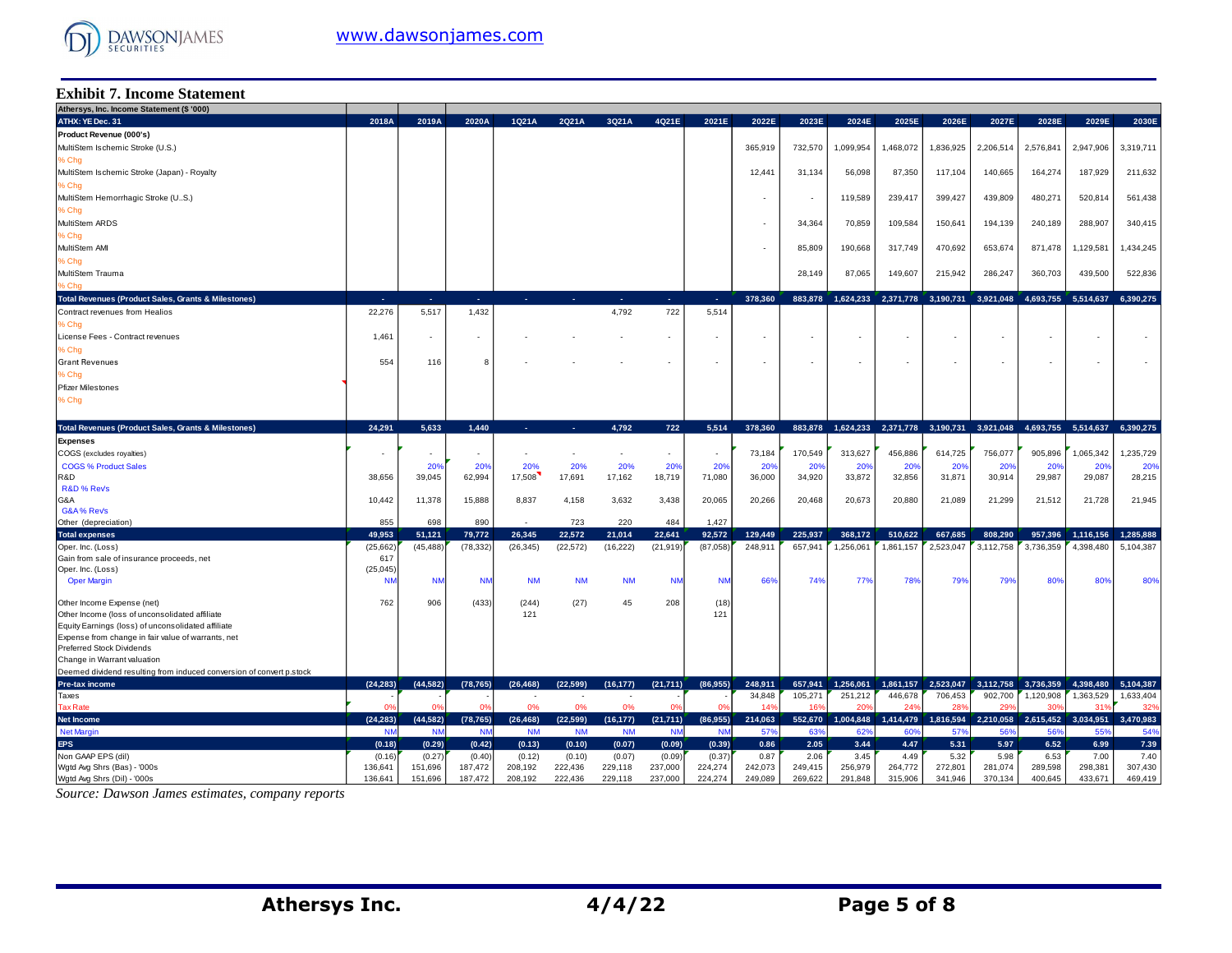

#### Companies mentioned in this report:

Healios (TYO-4593: Not Rated)

#### **Important Disclosures:**

#### **Price Chart:**



Price target and rating changes over the past three years:

Initiated – Buy – August 26, 2019 – Price Target  $$11.00$ Update – Buy – November 7, 2019 – Price Target \$11.00 Update – Buy – January 14,  $2020$  – Price Target \$11.00 Update – Buy – February 11, 2020 – Price Target \$11.00 Update – Price Target Change – March 17, 2020 – Price Target from \$11.00 to \$12.00 Update – Buy – March 23, 2020 – Price Target \$12.00 Update – Buy – April 9, 2020 – Price Target \$12.00 Update – Buy – April 13, 2020 – Price Target \$12.00 Update – Buy – April 15, 2020 – Price Target \$12.00 Update – Buy – May 1, 2020 – Price Target \$12.00 Update – Buy – May 5, 2020 – Price Target \$12.00 Update – Buy – May 8, 2020 – Price Target \$12.00 Update – Buy – June 22, 2020 – Price Target \$12.00 Price Target Change - Buy – August 11, 2020 – Price Target \$7.00 Update – Buy – September 23, 2020 – Price Target \$7.00 Update – Buy – November 10, 2020 – Price Target \$7.00 Update – Buy – November 18, 2020 – Price Target \$7.00 Update – Buy – November 24, 2020 – Price Target \$7.00 Update – Buy – December 21, 2020 – Price Target \$7.00 Update – Buy – February 17, 2021 – Price Target \$7.00 Update – Buy – March 26, 2021 – Price Target \$7.00 Update – Buy – March 31, 2021 – Price Target \$7.00 Update – Buy – May 7, 2021 – Price Target \$7.00 Update – Buy – August  $10$ ,  $2021$  – Price Target \$7.00 Update – Buy – November 12, 2021 – Price Target \$7.00 Update – Buy – November 16, 2021 – Price Target \$7.00 Update – Buy – December 31, 2021 – Price Target \$7.00 Update – Buy – March 16, 2022 – Price Target \$7.00

Update – Buy – April 4, 2022 – Price Target \$7.00

Dawson James Securities, Inc. (the "Firm") is a member of the Financial Industry Regulatory Authority ("FINRA") and the Securities Investor Protection Corporation ("SIPC").

The Firm does not make a market in the securities of the subject company(s). The Firm has NOT engaged in investment banking relationships with ATHX in the prior twelve months, as a manager or co-manager of a public offering and has NOT received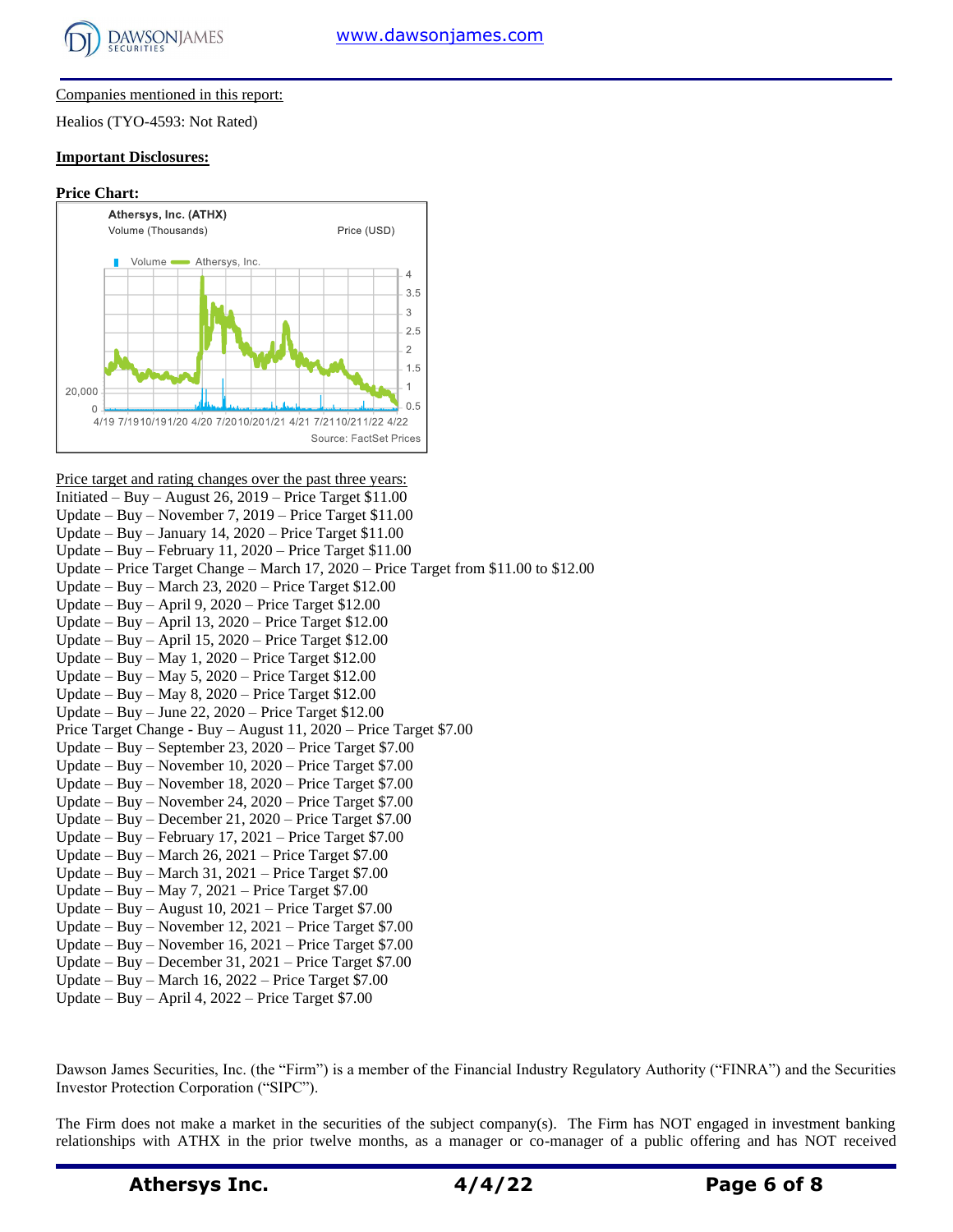

compensation resulting from those relationships. The Firm may seek compensation for investment banking services in the future from the subject company(s). The Firm has not received other compensation from the subject company(s) in the last 12 months for services unrelated to managing or co-managing of a public offering.

Neither the research analyst(s) whose name appears on this report nor any member of his (their) household is an officer, director or advisory board member of these companies. The Firm and/or its directors and employees may own securities of the company(s) in this report and may increase or decrease holdings in the future. As of March 3, 2022 the Firm as a whole did not beneficially own 1% or more of any class of common equity securities of the subject company(s) of this report. The Firm, its officers, directors, analysts or employees may affect transactions in and have long or short positions in the securities (or options or warrants related to those securities) of the company(s) subject to this report. The Firm may affect transactions as principal or agent in those securities.

Analysts receive no direct compensation in connection with the Firm's investment banking business. All Firm employees, including the analyst(s) responsible for preparing this report, may be eligible to receive non-product or service-specific monetary bonus compensation that is based upon various factors, including total revenues of the Firm and its affiliates as well as a portion of the proceeds from a broad pool of investment vehicles consisting of components of the compensation generated by investment banking activities, including but not limited to shares of stock and/or warrants, which may or may not include the securities referenced in this report.

Although the statements in this report have been obtained from and are based upon recognized statistical services, issuer reports or communications, or other sources that the Firm believes to be reliable, we cannot guarantee their accuracy. All opinions and estimates included in this report constitute the analyst's judgment as of the date of this report and are subject to change without notice.

### **Information about valuation methods and risks can be found in the "VALUATION" and "RISK ANALYSIS" sections of this report.**

The securities of the company discussed in this report may be unsuitable for investors depending on their specific investment objectives and financial position. This report is offered for informational purposes only and does not constitute an offer or solicitation to buy or sell any securities discussed herein in any jurisdiction where such would be prohibited. Additional information is available upon request.

#### **Rating Definitions:**

- 1) **Buy**: The analyst believes the price of the stock will appreciate and produce a total return of at least 20% over the next 12-18 months;
- 2) **Neutral**: The analyst believes the price of the stock is fairly valued for the next 12-18 months;
- 3) **Sell**: The analyst believes the price of the stock will decline by at least 20% over the next 12-18 months and should be sold.

The following chart reflects the range of current research report ratings for all companies followed by the analysts of the Firm. The chart also reflects the research report ratings relating to those companies for which the Firm has performed investment banking services.

| <u>Current us Or</u>        | LJ IVIUI LL    |            |                   |        |
|-----------------------------|----------------|------------|-------------------|--------|
|                             | Company        |            | <b>Investment</b> |        |
|                             | Coverage       |            | <b>Banking</b>    |        |
|                             |                |            |                   | % of   |
| <b>Ratings Distribution</b> | # of Companies | % of Total | # of Companies    | Totals |
| Market Outperform (Buy)     | 31             | 74%        | 4                 | 13%    |
| Market Perform (Neutral)    | 11             | 26%        | 0                 | 0%     |
| Market Underperform (Sell)  | 0              | 0%         |                   | 0%     |
| Total                       | 42             | 100%       | 4                 | 10%    |

| Current as of | 15-Mar-22 |
|---------------|-----------|
|---------------|-----------|

#### **Analyst Certification:**

The analyst(s) whose name appears on this research report certifies that 1) all of the views expressed in this report accurately reflect his (their) personal views about any and all of the subject securities or issuers discussed; and 2) no part of the research analyst's